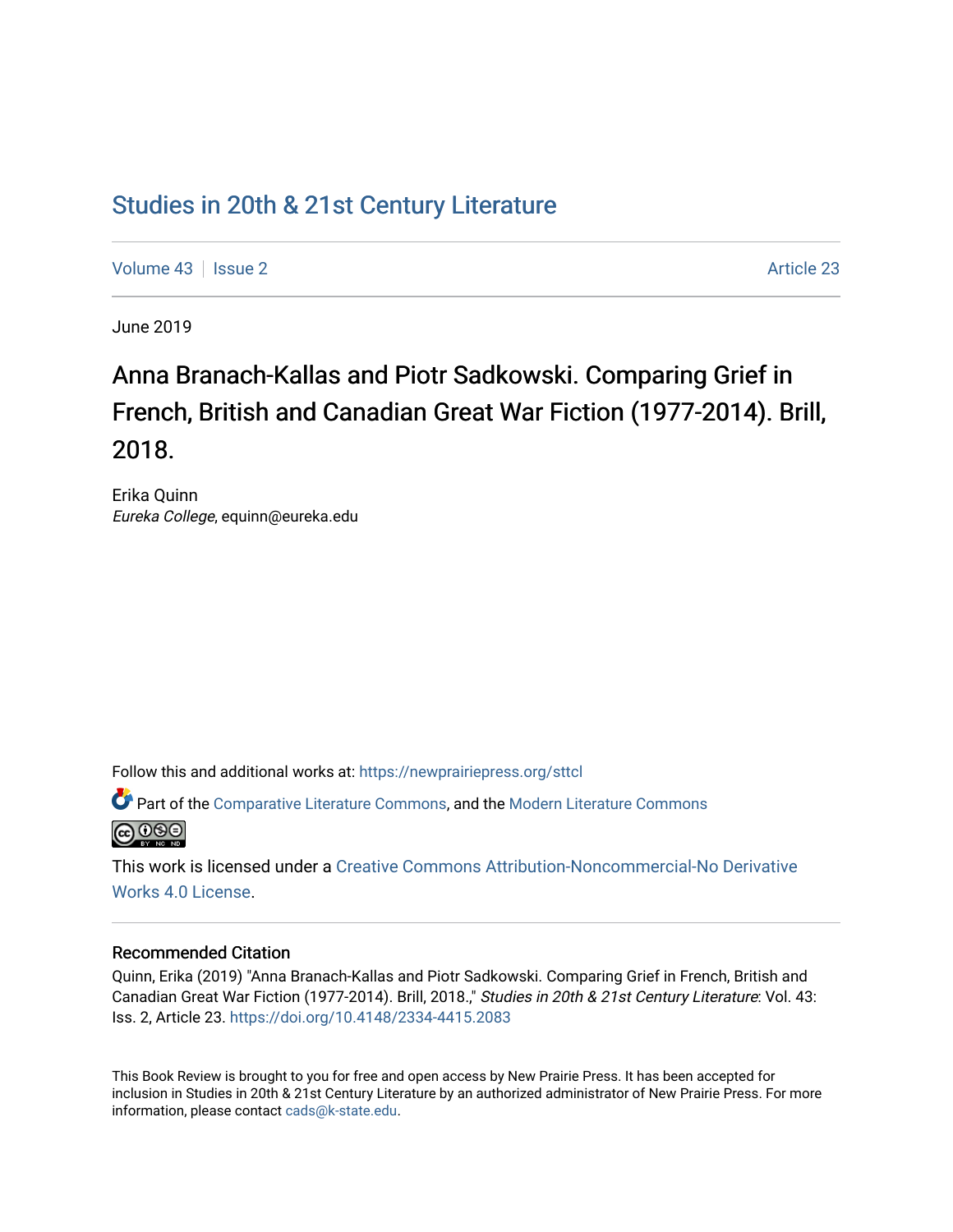### Anna Branach-Kallas and Piotr Sadkowski. Comparing Grief in French, British and Canadian Great War Fiction (1977-2014). Brill, 2018.

### Abstract

Review of Anna Branach-Kallas and Piotr Sadkowski. Comparing Grief in French, British and Canadian Great War Fiction (1977-2014). Brill, 2018. 251 pp.

### Keywords

grief, French fiction, British fiction, Canadian fiction, Great War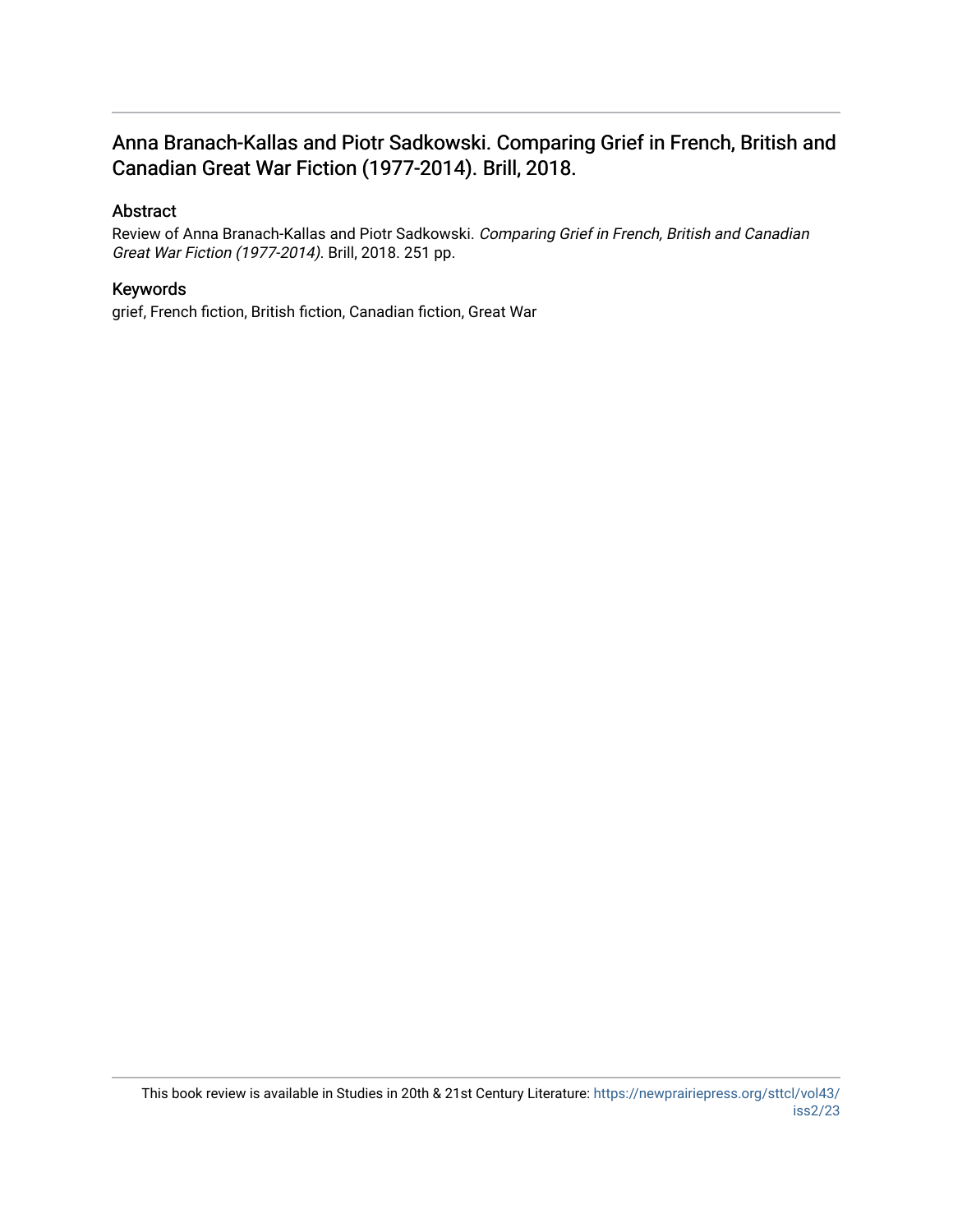### Anna Branach-Kallas and Piotr Sadkowski. *Comparing Grief in French, British and Canadian Great War Fiction (1977-2014)*. Brill, 2018. 251 pp.

Anna Branach-Kallas and Piotr Sadkowski's investigation of contemporary First World War fiction identifies several cultural trajectories that continue to play out in contemporary life. The authors assert that the patriotic myths of France, Great Britain, and Canada emphasized different aspects of the memory of the war. The French focused on familial losses and the male combat experience, the British on artifacts, and the Canadian on the country's place in the British Empire. These myths fulfilled society's needs at the time, and the fiction analyzed here reworks these older myths and memories. The authors' project examines twenty-three novels from France, Great Britain, and Canada written between 1977 and 2014 from well-known British authors like Pat Barker to lesser-known figures writing in a French or Canadian context. Branach-Kallas and Sadkowski identify five themes in these novels: "Faces," "Women," "Communities," "Mourners," and "Post-Memory." Of the five sections, the first two are written by Branach-Kallas, the third and fourth are co-authored by Branach-Kallas and Sadkowski, and the last section is by Sadkowski. In working through the issues raised in these themes, fiction serves as a kind of psychological sequel to war as writers address and reassess the trauma of war. This idea, that novels are "documents of cultural trauma" (5), is the rationale for the book's periodization.

"Faces" analyzes five novels about the *gueles mutilés*, soldiers whose facial disfigurements caused functional, social, aesthetic, and emotional crises. The novels explore the double meaning of such wounds, i.e., they bring shame and stigma to those who suffer them, but also become markers of courage and dignity. This ambivalence also plays out in veterans' symbolic status as states often sought to use them for political ends, a cooptation that some veterans resisted. In several novels, relationships with women are particularly problematic for facially wounded veterans, often sparking a masculinity crisis. For example, Frances Itani's *Tell* (2014) emphasizes the negative effects on a wounded veteran's family as the relationship is strained by the veteran's shame and anger.

The section on women builds on feminist scholarship that focuses on women's participation in war efforts and the gendering that war performs. In exploring men's and women's experiences of war, Branach-Kallas applies the idea of asymmetric similarities (74) and differentiated solidarity (78), to explore the depiction of women's traumatic experiences. In Angélique Villeneuve's *Les Fleurs d'Hiver* (2014), Dominick LaCapra's concept of "empathic unsettlement" is used to explore the relationship between women and men, as women's own suffering brings them to feel greater compassion and empathy for war veterans while they recognize men's alterity and the limits of their own understanding. Indeed, Louisa Young's works point out parallels between women's suffering under patriarchy and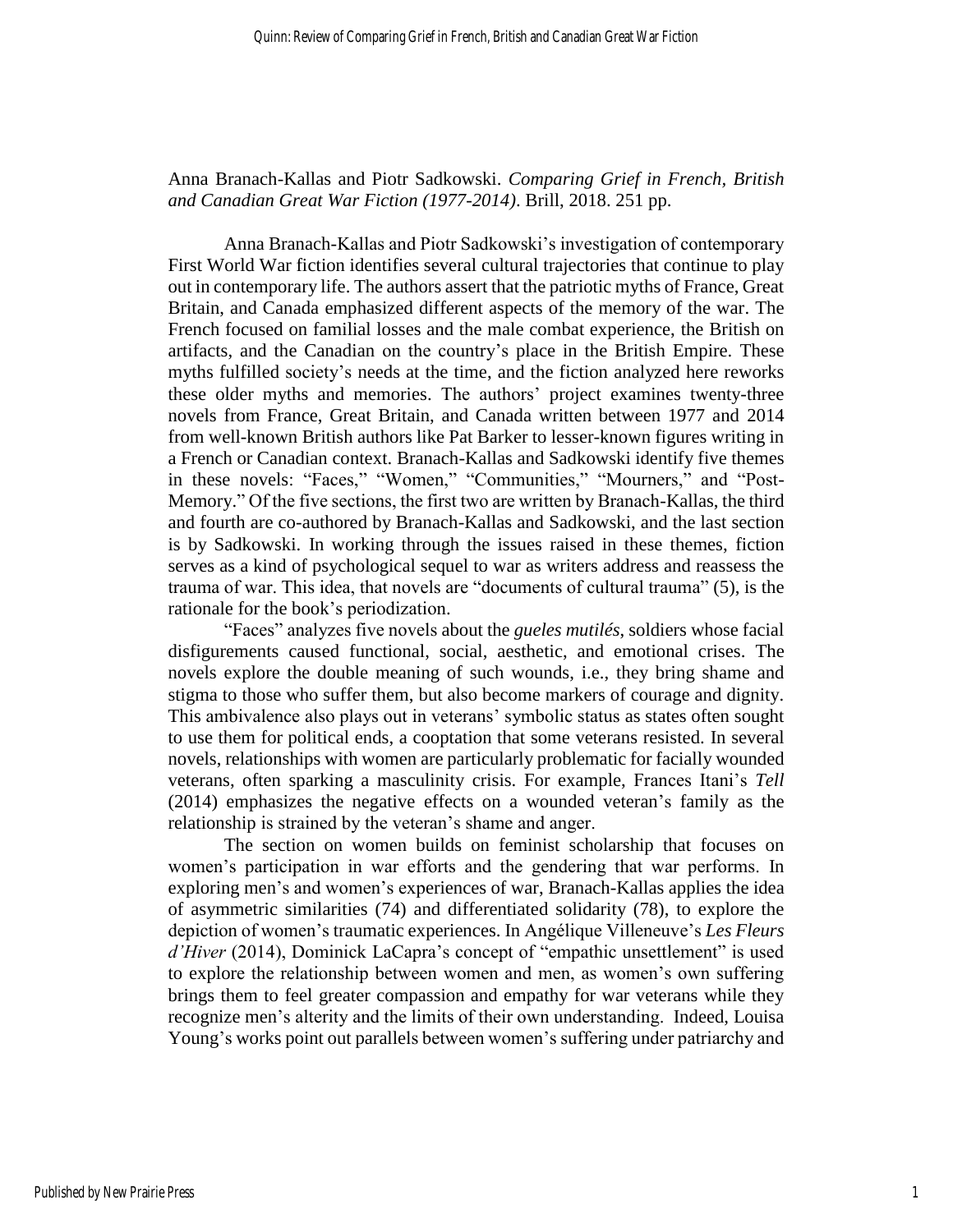men's experiences at the front. In *My Dear, I Wanted to Tell You* (2011), a woman undergoes plastic surgery (a practice indebted to reconstructive surgery) in order to more closely adhere to a feminine ideal as well as to inflict suffering on herself.

War both can bring people together and tear them apart. In *The Heroes' Welcome* (2014), Young explores the aftermath of the war through a family's experiences she already introduced in *My Dear, I Wanted to Tell You*. Building on the historian Jay Winter's work on fictive kinship, the author shows how the family transforms as it adopts people unrelated by blood into its ranks, as many historical families did. This hybridization of families led to new social bonds and domestic arrangements. On the flip side, the Canadian Jack Hodgins's *Broken Ground* (1998) and *In Desolate Heaven* (1997), respectively set in a resettlement camp and a Swiss sanatorium, question the viability of any collective meaning or bond as trauma tears groups apart. In discussing the strongly contextualized French Canadian works *The Draft Dodger* (1977) by Louis Caron and Daniel Poliquin's *The Secret Between Us* (2006), the memory of World War I is juxtaposed with that of the Vietnam War. In particular, French Canadian nationalism is framed as an anti-colonial struggle that can divide families with split loyalties.

The last section, on post-memory, is among the strongest as it presents the most coherent analysis. Post-memory is defined (after Marianne Hirsch) as the mediated, indirect transfer of memories between generations. In these works, a tension between the archaeological impulse to unearth the historical truth exists with the narrative and imaginative imperatives of fiction. As fictional family members often seek to reconstruct their ancestors' experiences, Sadkowski suggests, the past lives on in the present. Many of the fictional works' circular narrative structures further underline this point.

The chapters generally suffer from introductions that do not introduce a critical apparatus and thereby seem to adopt historical notions without any distance. In the chapter on mourning, for example, the authors apparently accept Sigmund Freud's strong prescriptions in *Mourning and Melancholia* (1917). They thereby unwittingly re-pathologize various expressions of grief, especially in the cases of taboo relationships, such as adulterous or homosexual ones found in the novels. It is only after Jane Urqhardt's *The Stone Carvers* (2001) and Pat Barker's *Toby's Room* (2012) have been subjected to a heavy-handed application of Freud's thought that a more contemporary and critical view, such as that of Judith Butler and other interpreters of Freud's seminal work, is employed to interpret fictional mourning.

The book introduces the audience of twentieth-century literary scholars to several intriguing novels that address important themes. The authors often provide background to the novels, such as how they were written, i.e. with intensive historical research, interviews, or family history. They also mention any notable uses of genre, such as Gothic, or the subversion of generic conventions. The book would have benefitted from more direct comparisons between the five themes. The